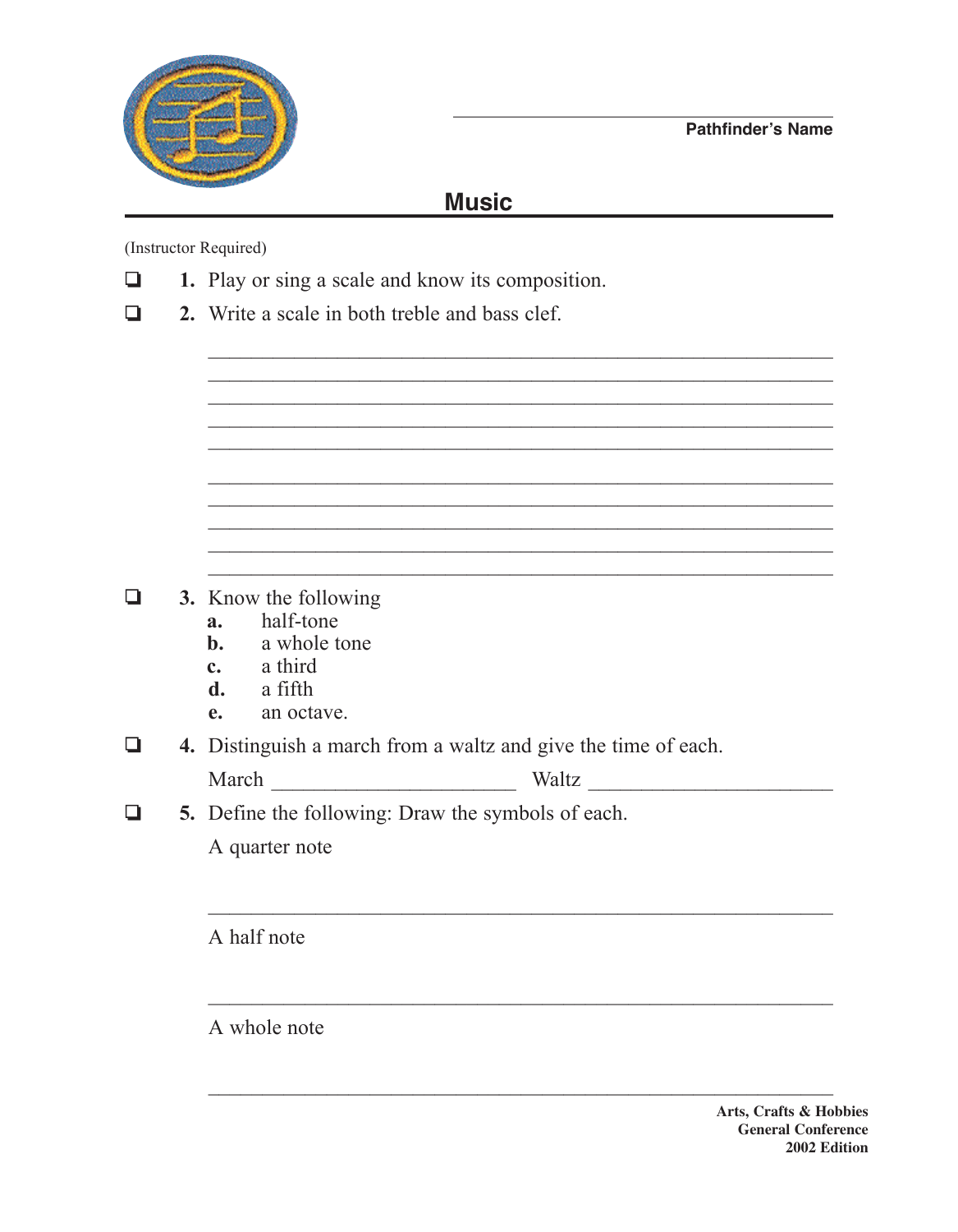**6.** Name five great composers and one composition of each, including an oratorio. a piano composition, and a song.  $\Box$ 

|  | Composer                                                                                                                    | Composition                                                                                                                                                                                                                          |
|--|-----------------------------------------------------------------------------------------------------------------------------|--------------------------------------------------------------------------------------------------------------------------------------------------------------------------------------------------------------------------------------|
|  | 1.                                                                                                                          |                                                                                                                                                                                                                                      |
|  | 2.                                                                                                                          |                                                                                                                                                                                                                                      |
|  | <b>3.</b><br><u> 2000 - Andrea Andrews, amerikan bisantista (h. 1878).</u>                                                  |                                                                                                                                                                                                                                      |
|  | 4.<br><u> 2008 - Andrea Andrew Maria (b. 1988)</u>                                                                          |                                                                                                                                                                                                                                      |
|  | 5.<br><u> 2000 - Jan James James Barnett, amerikan personal (h. 1900).</u>                                                  |                                                                                                                                                                                                                                      |
|  | poser of each.                                                                                                              | 7. Play with or without music or sing from memory 15 hymns (one verse<br>or stanza each) and/or other sacred songs or choruses and list the com-                                                                                     |
|  | Hymn/Chorus                                                                                                                 | Composer                                                                                                                                                                                                                             |
|  | 1.<br><u> 2000 - Jan James James James James James James James James James James James James James James James James J</u>  |                                                                                                                                                                                                                                      |
|  | 2.<br><u> 2000 - Januar Amerikaanse kommunister († 2000)</u>                                                                |                                                                                                                                                                                                                                      |
|  | 3.<br><u> 2000 - Jan James James James James James James James James James James James James James James James James J</u>  |                                                                                                                                                                                                                                      |
|  | 4.<br><u> 2000 - Januar Amerikaanse kommunister († 2000)</u>                                                                |                                                                                                                                                                                                                                      |
|  | 5.<br><u> 1980 - Jan Barbara Barbara, prima de la propincia de la propincia de la propincia de la propincia de la propi</u> |                                                                                                                                                                                                                                      |
|  | 6.                                                                                                                          | <u> 2000 - Jan Barnett, mars ann an t-Amhain ann an t-Amhain ann an t-Amhain ann an t-Amhain ann an t-Amhain ann an t-Amhain ann an t-Amhain ann an t-Amhain ann an t-Amhain ann an t-Amhain ann an t-Amhain ann an t-Amhain ann</u> |
|  | 7.                                                                                                                          | <u> 2000 - 2000 - 2000 - 2000 - 2000 - 2000 - 2000 - 2000 - 2000 - 2000 - 2000 - 2000 - 2000 - 2000 - 2000 - 200</u>                                                                                                                 |
|  | 8.                                                                                                                          | <u> 2000 - Jan Alexander Stein Berlin (d. 1989)</u>                                                                                                                                                                                  |
|  | 9.                                                                                                                          |                                                                                                                                                                                                                                      |
|  | <b>10.</b><br><u> 1980 - Jan Alexandria (h. 1980).</u>                                                                      |                                                                                                                                                                                                                                      |
|  |                                                                                                                             |                                                                                                                                                                                                                                      |
|  | $\frac{12.}{\sqrt{111}}$                                                                                                    |                                                                                                                                                                                                                                      |
|  | 13.                                                                                                                         |                                                                                                                                                                                                                                      |
|  |                                                                                                                             |                                                                                                                                                                                                                                      |
|  | 15.<br><u> 1980 - Andrea Andrew Maria (b. 1980)</u>                                                                         |                                                                                                                                                                                                                                      |
|  | 8. Play or sing from memory one piece of good music other than those<br>used in $#7$ .                                      |                                                                                                                                                                                                                                      |